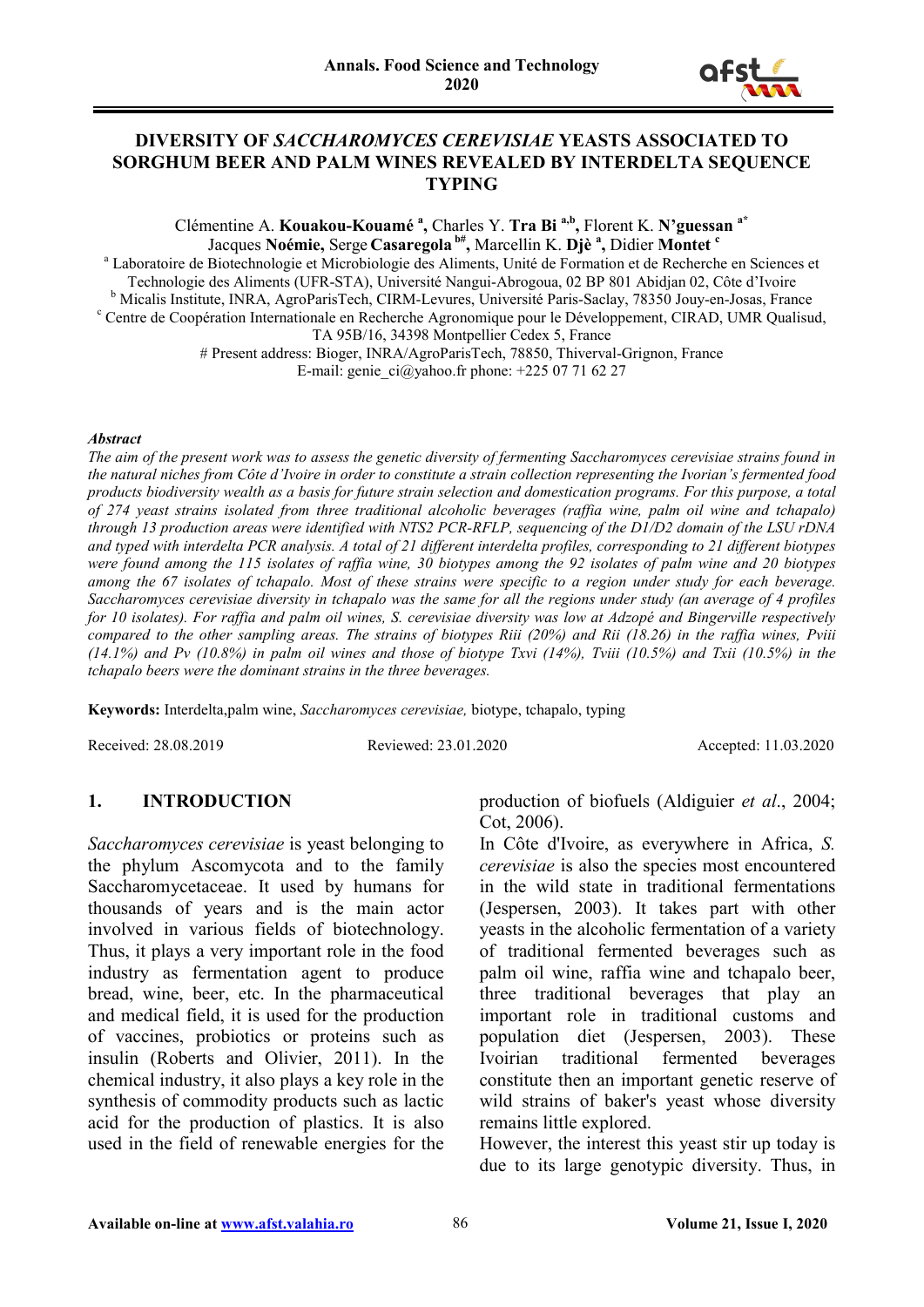

winery, the distinctive character of many wines can be linked to particular strains of *S. cerevisiae* involved in the fermentation (Romano *et al*., 2008). Consequently, differentiation of yeasts at the subspecies level is an important requirement. Indeed, differentiation at the subspecies level is a fundamental step to investigate the biodiversity of this yeast and to examine population dynamics during the fermentative process (Lopes *et al*., 2002; Cappello *et al*., 2004; Lopandic *et al.*, 2008). Intraspecies classification of *S. cerevisiae* is also essential for the selection and monitoring of a fermentation starter (Lopes *et al*., 2007) and for unequivocally distinguishing clinical isolates responsible for infections in immunodepressed patients (McCullough *et al*., 1998).

Several molecular methods have been developed for this purpose to identify and discriminate *S. cerevisiae* at the species and/or subspecies. Those methodologies include restriction fragment length polymorphisms (RFLP) of genomic and mitochondrial DNA (Querol *et al*., 1992; Torriani *et al*., 1999), chromosome karyotyping (Schuller *et al*., 2004), randomly amplified polymorphic DNA (RAPD) (Ness *et al*., 1993; de Barros Lopes *et al*., 1998), amplified fragment length polymorphism (AFLP) (de Barros Lopes *et al*., 1999), application of microsatellite markers (Techera *et al*., 2001; Legras *et al*., 2005), the amplification of genomic sequence blocks flanked by delta elements (Ness *et al*., 1993; Legras and Karst, 2003) and, recently, single nucleotide polymorphisms (SNPs) (Jubany *et al*., 2008).

Among these methodologies, inter-delta PCR is one of the most used to differentiate *S. cerevisiae* isolates from fermented foods and beverages. Indeed, the *S. cerevisiae* genome contains repetitive DNA sequences, such as delta sequences, that are frequently associated with the Ty1 and Ty2 transposons. The number and location of these elements have a certain intraspecific variability that can be used as a genetic fingerprint to identify strains of *S. cerevisiae*. This method developed by Ness *et al*. (1993) is suitable for the characterization of high numbers of strains because it is easy to perform, cheap and rapid. Furthermore, due to its high reproducibility, discriminatory power and good time-requirement/price relationship, this method compares favourably with other techniques such as AFLP, MSP-PCR, RFLPmt, RAPD and PFGE that have also been used to differentiate strains during wine fermentations (Xufre *et al*., 2011). Recently, alternative primers (d12 and d21) have been designed by Legras and Karst (2003) to improve this method. The combination of these primers (d12/d21 or d12/d2) increased the discriminatory power of the method (Legras *et al*., 2005).

In the present study, interdelta PCR was used to differentiate and regroup *S. cerevisiae* isolates in biotype according to their profile generated on electrophoresis gel after amplification of regions included between two LTRs using two specific primers (delta 12 and delta 21) during spontaneous fermentations of three traditional fermented beverages collected in south-eastern of Côte d'Ivoire. The first step in yeast selection involved knowledge of the diversity of wild yeasts in each production area. The principal aim of the present work was to evaluate their genetic diversity and to know which strains are dominant in the fermentation process in order to constitute a strain collection representing the Ivorian's fermented food products biodiversity wealth as a basis for future strain selection and domestication programs.

# **2. MATERIAL AND METHODS**

# **2.1. Sample collection and yeast isolation**

Samples of raffia wine (16), palm oil wine (20) and sorghum beer or tchapalo (16) were collected with local producers in 26 different sites in Côte d'Ivoire. The sampling sites for raffia wine were located at Grand-Lahou, Alépé, Adzopé and Abengourou; those for palm oil wine were located at Bingerville, Bonoua, Grand-Lahou, Alépé and Attinguié while those for tchapalo were located at Adjamé, Yopougon, Abobo and Bingerville.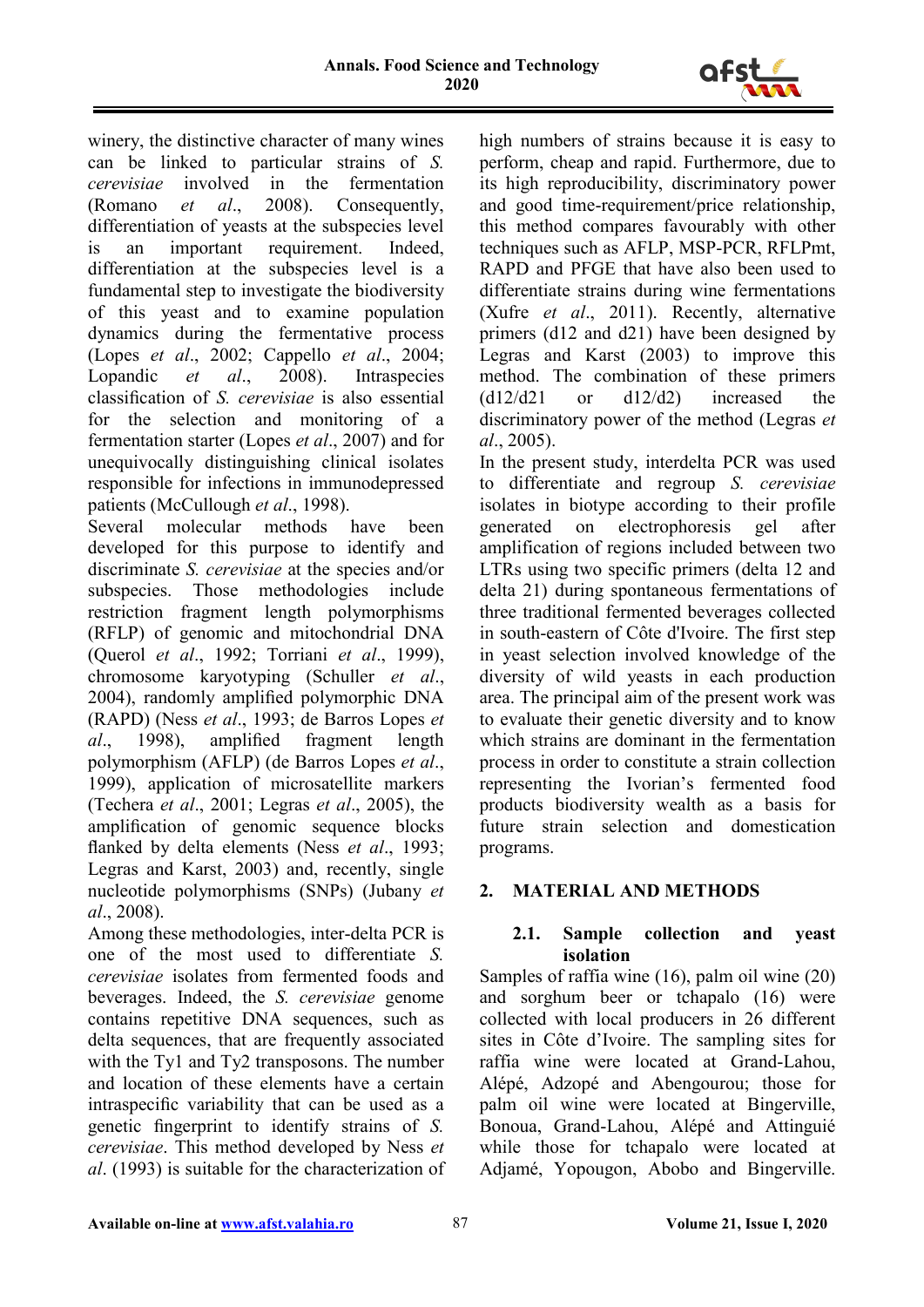

Samples were collected at weekly intervals into pre-sterilized 250 ml Plexiglas containers which were immediately immersed in an isothermal box and brought to the laboratory. The yeast colonies were isolated on Yeast Extract Peptone Dextrose (YPD) agar and purified by streaking two times on the same medium. The *Saccharomyces* yeasts were presumptively isolated by cultivation of purified colonies on lysine agar medium (Sigma-Aldrich, France). All isolates that were not able to grow on this medium but grew on YPD agar were considered as *Saccharomyces* strains and selected for molecular identification.

### **2.2. Molecular identification of**  *Saccharomyces* **species**

The presumptive *Saccharomyces* isolates were identified to species level by non-transcribed spacer PCR-restriction fragment length polymorphism (NTS2 PCR-RFLP) analysis using Alu I enzyme in comparison with reference strains (McCullough *et al*., 1998). Further, the identification was confirmed by D1/D2 region sequence similarity analysis with primers pair of NL-1 (5-GCATATCAATAAGCGGAGGAAAAG-3) and NL-4 (5-GGTCCGTGTTTCAAGACGG-3) (Kurtzman and Robnett, 1998). DNA sequence alignments were carried out using the pairwise alignment method for the forward and reverse complement sequences of each strain in order to obtain a consensus sequence. Identification queries were fulfilled by a BLAST search of the National Centre for Biotechnology Information database (NCBI, Bethesda, USA) and the YeastIP databases (http://genome.jouy.inra.fr/yeastip/).

# **2.3. Interdelta PCR analysis**

DNA from *Saccharomyces cerevisiae* isolates was extracted and purified using FTA paper Whatman classic (Whatman FTA® Card Technology,) method as described by Borman *et al*. (2010). Primers used for amplification were delta 12 (5<sup>\*</sup>-TCAACAATGGAATCCCAAC-3') and delta 21 (5'-CATCTTAACACCGTATATGA-3')

designed by Legras and Karst (2003). Amplification reactions were performed in 50 μl mixtures containing 5 µl of DreamTaq buffer 10 X (Thermo Scientific*,* Lithuanie), 0.4 µl of DreamTaq DNa Polymerase (5 U/µl; Thermo Scientific*,* Lithuanie), 200 μM of each dNTP, 5 μl of each oligonucleotide primer (5)  $pmol/µl$ ) and a piece of FTA paper containing DNA. A Gene Amp® PCR System 2700 thermal cycler (Applied Biosystems, Singapour) was used and the following program applied: initial denaturation for 3 min at 95ºC, then 35 amplification cycles (95ºC for 30s, 45ºC for 40s, and 72ºC for 90s), final extension step of 5 min at 72ºC. The amplification products were separated on 2% agarose gels in 0.5x TBE buffer during 2 h 20 min. Gels were stained with ethidium bromide, visualized and photographed under UV light.

# **2.4. Data analysis**

In order to understand the genetic relationships between the strains from each biotype in the three beverages, the size (pb) of the bands of each profile was determined using the UvibandMAX software version 15. 06 a (Uvitec Cambridge, Cambridge, United Kingdom). This includes a representative of each biotype from the 71 different profiles obtained by interdelta PCR. Only consistent and reproducible bands were considered to perform the corresponding statistical analyses. Polymorphic DNA bands were recorded as discrete variables by considering the presence of "1" and the absence of "0" to construct a binary data matrix. Later, the data were processed in Free Tree statistics software version 0.9.1.5 (Pavlicek *et al*., 1999) to produce a genetic distance matrix using the Dice coefficient, also known as similarity coefficients (Nei and Li, 1979). The resulting matrix was analysed using the unweighted pair method with the arithmetic mean (UPGMA), to construct a dendrogram with 1000 bootstrap repeats. The MEGA 7.0 software (Kumar *et al*., 2016) was used to visualize the obtained dendrogram.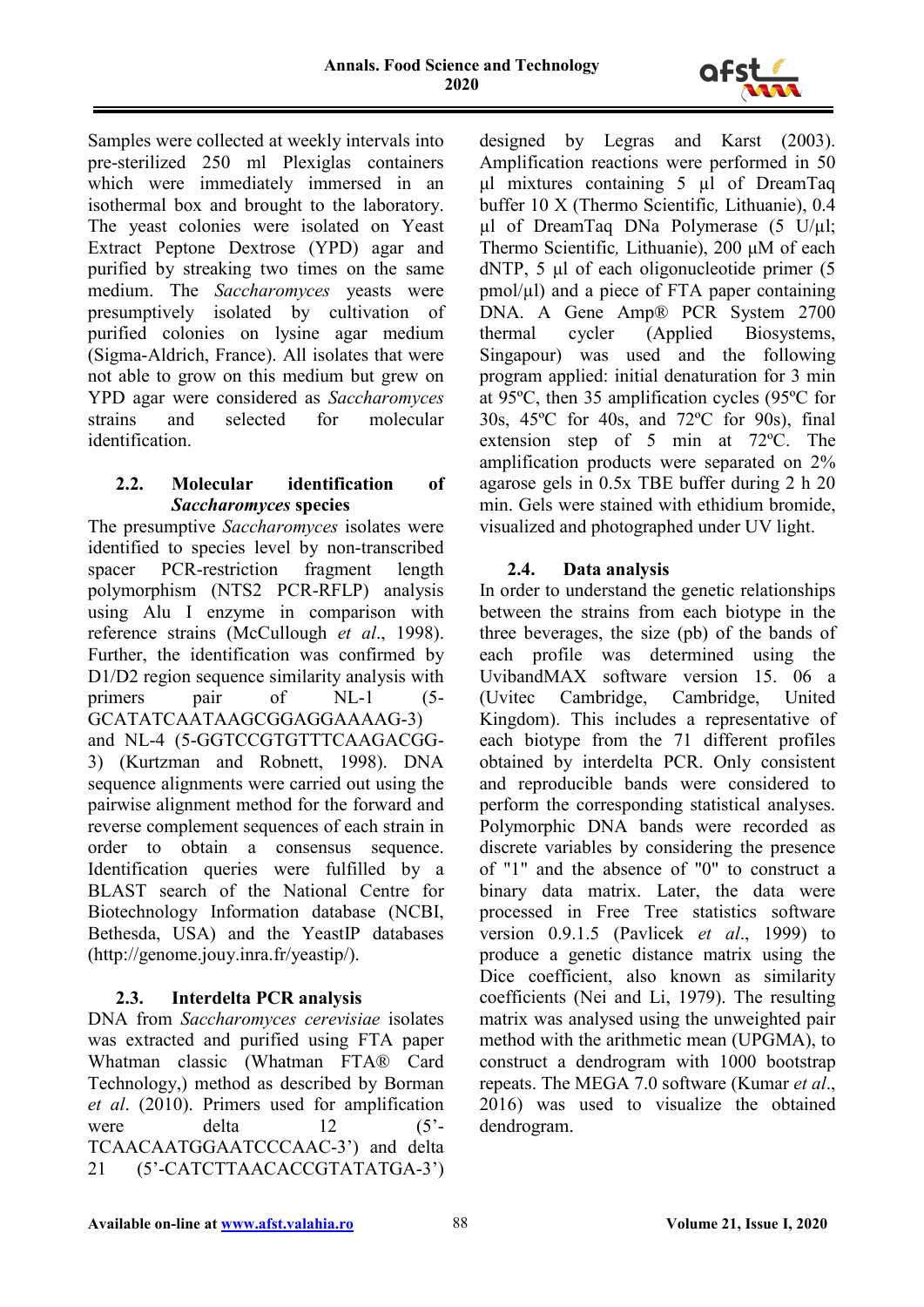

# **3. RESULTS AND DISCUSSION**

The 274 natural *S. cerevisiae* from three traditional alcoholic beverages (raffia wine, palm oil wine and tchapalo) collected in 13 production areas were investigated to evaluate their genetic diversity and to know which strains are dominant in each beverage. Thus, analysis of the 115 *S. cerevisiae* isolates from raffia wine in the four production areas revealed the existence of 21 different profiles, that is 21 biotypes, named with Roman numerals from Ri to Rxxi (Figure 1a). Out of these 21 biotypes, five were observed in four or three production areas with different isolation frequencies. These are biotypes Riii (20%), Rii (18.6%), Ri (12.17%), Rv (7.82%) and Rxi (6.95%). These biotypes presented a wide geographical distribution compared to other biotypes. So, they could be considered as specific to this alcoholic beverage. For strains isolated from palm oil wine, 30 different profiles (Pi to Pxxx) were found among the 92 isolates, indicating the existence of 30 biotypes. As shown in Figure 1b, each population of *S. cerevisiae* was also characterized by the composition and frequency of the constituent biotypes in each production area. Among the 30 biotypes, only strains of the Pviii biotype showed a wide geographical distribution with its detection in four (Attinguié, Bonoua, Grand-Lahou and Bingerville) of the five production areas. The diversity of tchapalo strains evaluated with 67 isolates revealed the existence of 20 different biotypes (Ti to Txx). Contrary to biotypes of raffia palm and palm oil wines, each biotype of sorghum beer was specific to a production area. Only strains of biotypes Tx, Txii, Txviii and Txx were each isolated in two different production areas (Figure 1c).

The presence of different *S. cerevisiae* interdelta profiles in the different regions indicates that several strains are responsible for the fermentative process of palm oil wines, raffia wines and sorghum beers produced in south and southeast of the Côte d'Ivoire. Despite the biotypic diversity of *S. cerevisiae*  isolates, the biotypes were specific to each

beverage. They were different from one beverage to another. This biotypic specificity would be linked to an adaptation of these strains to the beverage from which the yeasts originate. Besides the high interdelta profiles diversity, the biotypes with a dominant strain were found in each beverage and each production area. This is the case of strains of biotypes Riii (20%) and Rii (18.26) in the raffia wines, strains of biotype Pviii (14.1%) and Pv (10.8%) in palm oil wines and those of biotype Txvi (14%), Tviii (10.5%) and Txii (10.5%) in sorghum beers. Strains of these dominant biotypes could be represented the principal responsible of beverages fermentation. They can be considered the most adapted to conditions of each sampling area and/or each beverage production. The data obtained from these particular ecological niches appear to be in agreement with data from several other studies that have been carried out on the microbial ecology of wine fermentation where the *S. cerevisiae* population was composed of multiple strains, with often one dominant strain (Agnolucci *et al.*, 2007; Mannazzu *et al*., 2007). Most of the strains found in each beverage were specific to a production area with two or three strains representing more than 50% of the biomass associated with a higher number of minority strains. Although in this study, a control of population dynamic was not carried out, it could be assumed that those strains present at low frequency were present at initial stages and they were substituted by the dominant strain during the fermentation process. These findings may explain the variability observed in organoleptic quality of traditional fermented beverages between regions and within a region. Indeed, different strains of yeast may interact with one another, by the sharing of metabolites and co-modification of flavour-producing metabolic pathways. The capacity of different strains to withstand the stress imposed by increasing ethanol concentrations may account for dominance towards the final stages of fermentation (Carrasco *et al*., 2001).

Considering ratio (R) between the number of biotypes encountered and the number of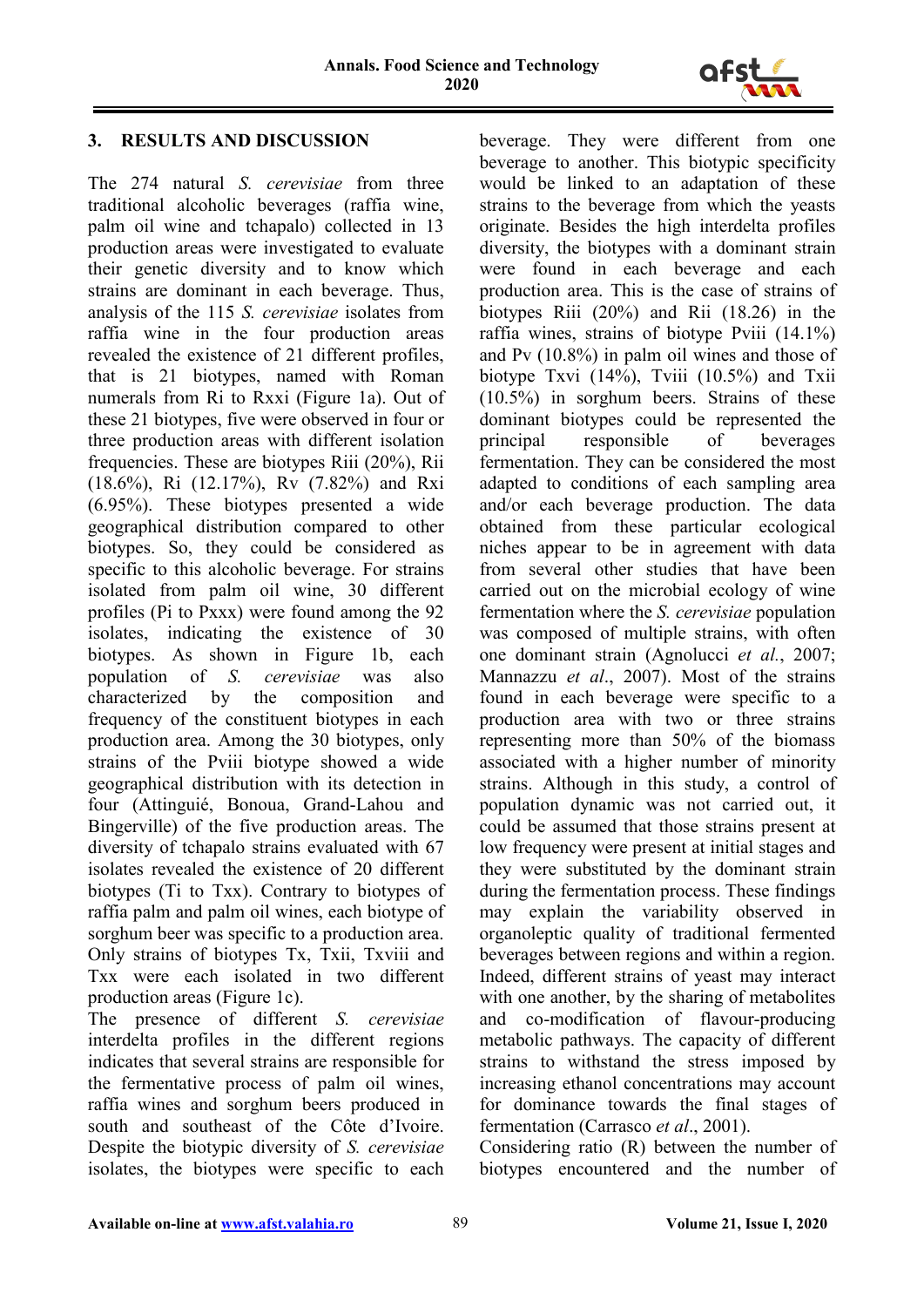

isolates tested for each sampling area as a rough estimate of biodiversity, *S. cerevisiae* diversity in the raffia wine was low at Adzopé where only five profiles out of 32 isolates were put in evidence, giving an average of 1.6 profiles for ten isolates in this population. In the other sampling areas, an average of four profiles for ten isolates was revealed in the different populations as shown in Table 1. For palm oil wine strains, Alépé and Grand-Lahou were genetically the most diversified with an average of six and five biotypes detected in ten isolates analyzed and those of Bingerville with an average of two biotypes detected in ten isolates analyzed, the least diversified (Table 1). With an average of four biotypes per ten isolates, the diversity of *S. cerevisiae* in tchapalo was genetically the same for all production areas under this study. This R value evidences a very high intraspecies variability, higher than that reported for *S. cerevisiae* populations from several wine-growing regions (Sabate *et al*., 1998; Torija *et al*., 2002). This .

biodiversity is however lower than the reports of Ezeronye and Legras (2009) and Mercado *et al*.(2010) who found respectively, 20 genotypes among 23 palm wine strains from Nigeria and 29 profiles among 35 *S. cerevisiae* strains involved in winemaking from Argentina. These differences could be related to ecological and/or geographical factors (Goddard *et al*., 2010). Indeed, we found that Alépé and Grand-Lahou with R values of 0.6 and 0.5 respectively, showed the highest biodiversity regardless the beverage. The similar genetic diversity of *S. cerevisiae* in tchapalo beers would reflect the history of the inoculum used by the traditional brewers. In Côte d'Ivoire, tchapalo beer was initially produced by populations living in the North and North-East of the country (Djè *et al*., 2008; N'guessan *et al*., 2010). Inocula found in Southern and Eastern Côte d'Ivoire may have been introduced by the traditional brewers from North and North East of Côte d'Ivoire and those of Burkina Faso, Mali and Ghana

| Beverages        | Sampling areas | Number of<br>S.<br>cerevisiae<br>isolates | Number of<br><b>PCR</b><br>interdela<br>profiles | Profiles diversity by<br>sampling area (Number<br>of PCR interdela<br>profiles / Number of S.<br>cerevisiae isolates) | Profiles diversity by<br>beverage |
|------------------|----------------|-------------------------------------------|--------------------------------------------------|-----------------------------------------------------------------------------------------------------------------------|-----------------------------------|
| Raffia wine      | Abengourou     | 13                                        | 6                                                | 0.46                                                                                                                  | 0.18                              |
|                  | Adzopé         | 32                                        | 5                                                | 0.16                                                                                                                  |                                   |
|                  | Grand-Lahou    | 35                                        | 15                                               | 0.43                                                                                                                  |                                   |
|                  | Alépé          | 35                                        | 14                                               | 0.40                                                                                                                  |                                   |
| Palm oil<br>wine | Bingerville    | 28                                        | 8                                                | 0.28                                                                                                                  | 0.33                              |
|                  | Attinguié      | 16                                        | 7                                                | 0.43                                                                                                                  |                                   |
|                  | Bonoua         | 12                                        | 5                                                | 0.42                                                                                                                  |                                   |
|                  | Grand-Lahou    | 19                                        | 10                                               | 0.53                                                                                                                  |                                   |
|                  | Alépé          | 17                                        | 11                                               | 0.65                                                                                                                  |                                   |
| Tchapalo<br>beer | Adjamé         | 21                                        | 8                                                | 0.38                                                                                                                  | 0.30                              |
|                  | Yopougon       | 13                                        | 5                                                | 0.38                                                                                                                  |                                   |
|                  | Abobo          | 15                                        | 6                                                | 0.40                                                                                                                  |                                   |
|                  | Bingerville    | 18                                        | 6                                                | 0.40                                                                                                                  |                                   |

**Table 1. Number of different profiles obtained by PCR interdela analysis for each sampled area.**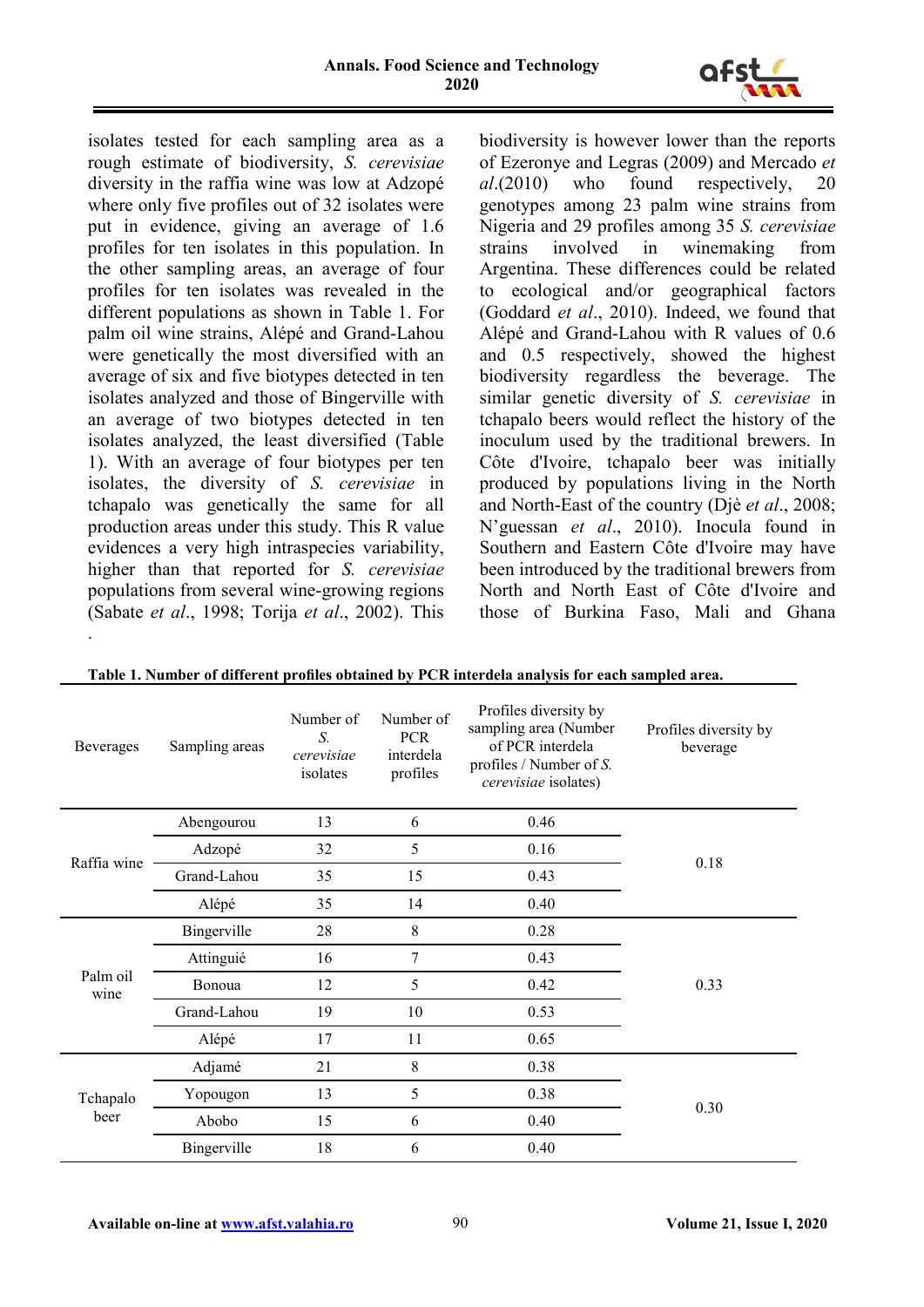



**Fig. 1. Profiles frequency of** *Saccharomyces cerevisiae***and their geographical distribution in raffia wines (a), palm oil wine (b) and tchapalo beers (c) according to production areas**

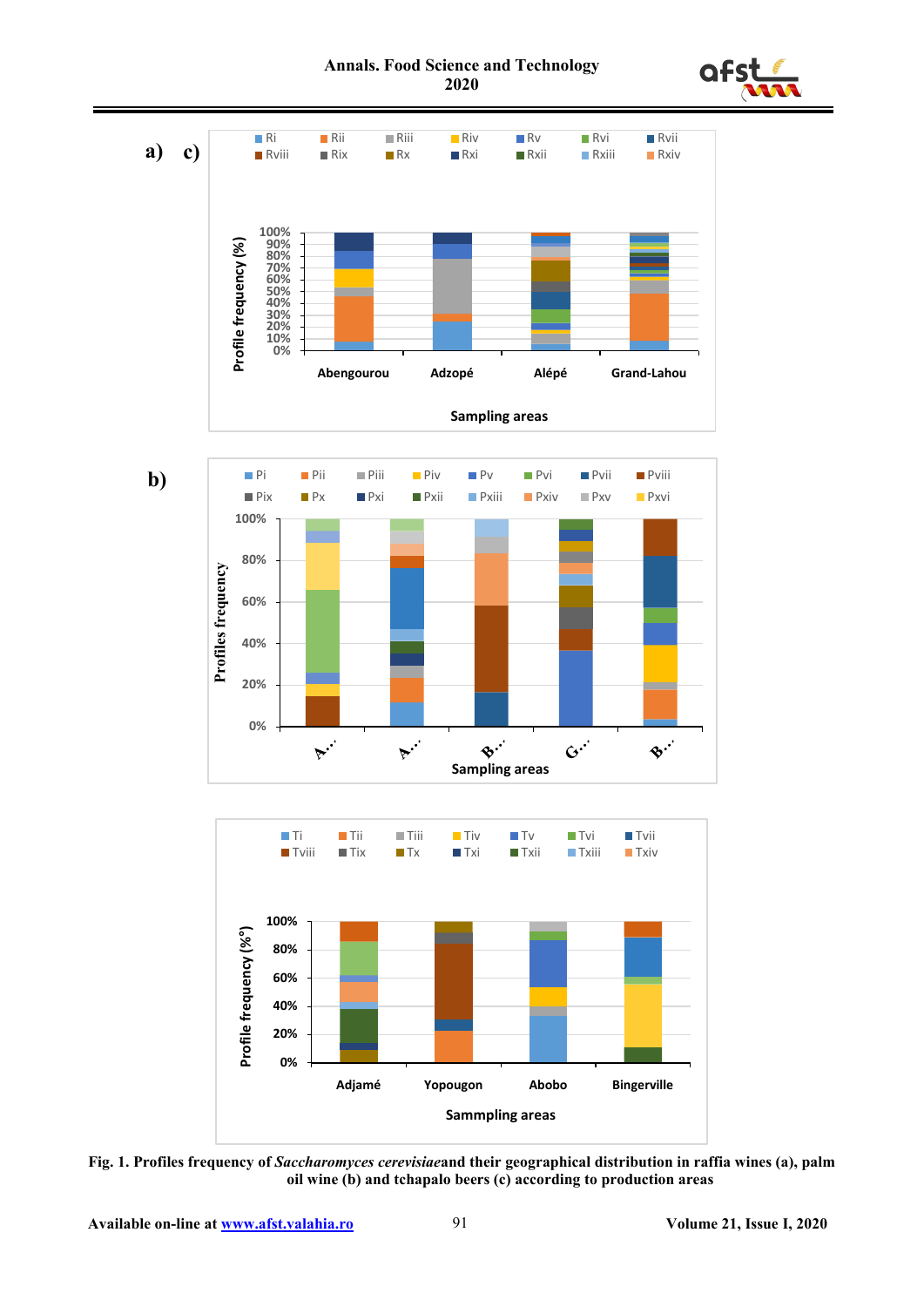



**Fig. 2. UPGMA dendrogram showing genectic relationships based on interdelta region profile patterns of 71**  *Saccharomyces cerevisiae* **isolates from three Ivoirian traditional beverages collectedthroughout 13 prodcution aeeas**

In order to understand the phylogenetic relationship between strains from each biotype, a neighbor consensus tree obtained from an individual distance matrix using the Dice coefficient was performed, including 71 strains of each biotype. According to the resulting dendrogram (Figure 2), the strains were distributed in three main groups. On this tree, strains of oil palm wine (in red), raffia palm wine (in blue) and tchapalo (in green) were genetically linked to the substrate from which the strains were isolated whatever their profile and origin of isolation. These results confirm the adaptation of the strains to their ecological niche as suggested above.

### **4. CONCLUSION**

The results of the present study revealed that strains of *Saccharomyces cerevisiae* isolated from traditional fermented beverages produced in Côte d'Ivoire exhibit genotypic diversity in interdelta profiles. These strain profiles were specific to each beverage. Thus, the interdelta profiles constitute for these yeasts a kind of identity card via their genome that will not only recognize them in fermentation processes but also in traceability studies in the context of quality control. These strains with the dominant profiles are important genetic resources in which strains of biotechnological interest can be selected for use in many fermentation processes. Thus, physiological characterization is necessary to evaluate their biotechnological potential.

# **Acknowledgment**

This work was financially supported by the International Foundation for Science, Sweden (E/5560-1) and the National Institute for Agricultural Research (INRA, France). We tank Dr. Christelle Louis-Mondésir for expert technical assistance.

### **5. REFERENCES**

[1]. Agnolucci M., Scarano S., Santoro S., Sassano C., Toffanin A., Nuti M. Genetic and phenotypic diversity of autochthonous *Saccharomyces* spp. strains associated to natural fermentation of 'Malvasia delle Lipari'. Lett Appl Microbiol, 2007; 45:657–662.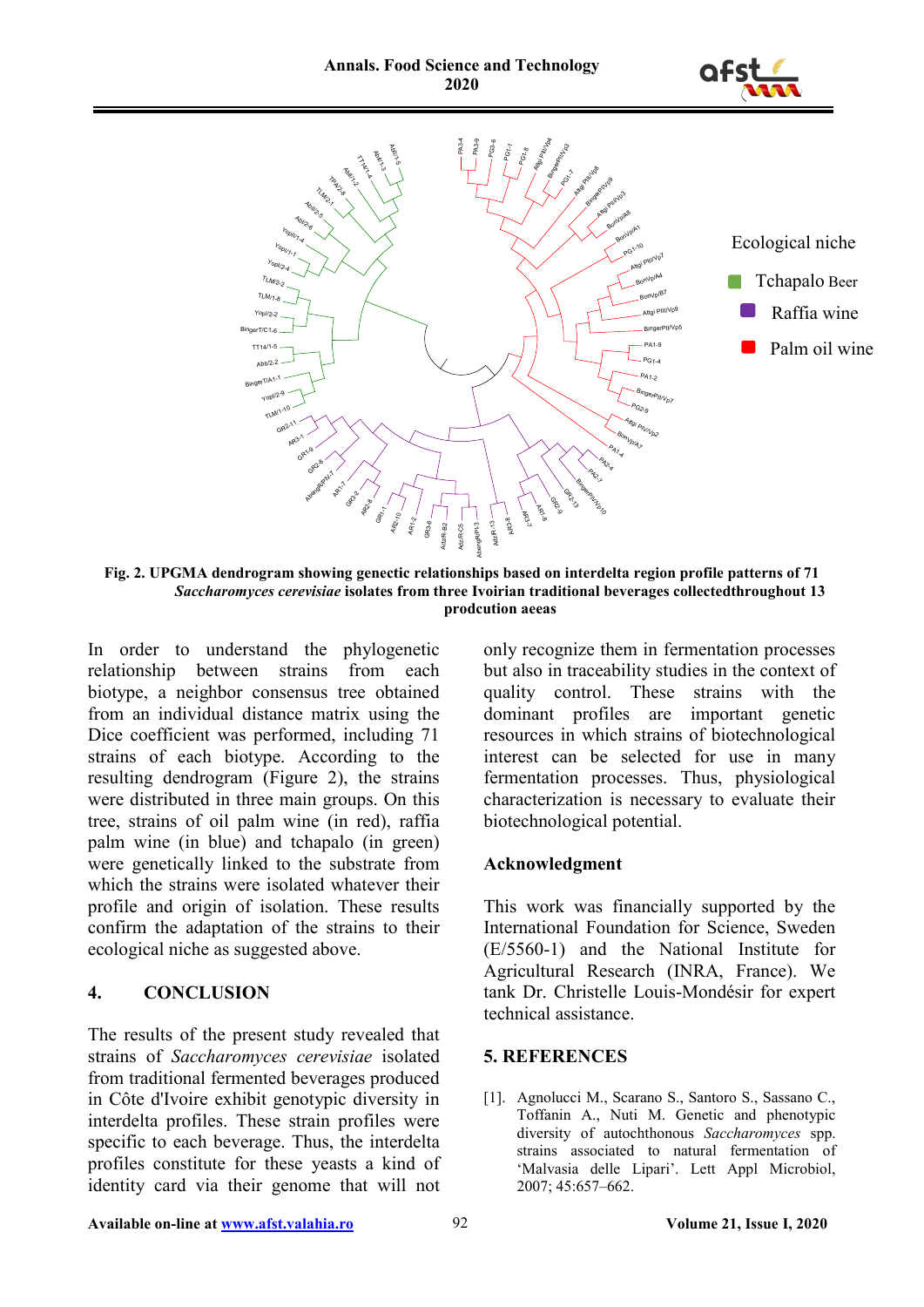

- [2]. Aldiguier A.S., Alfenore S., Cameleyre X., Goma G., Uribelarrea J.L., Guillouet S.E., Molina Jouve C. Synergistic temperature and ethanol effect on *Saccharomyces cerevisiae* dynamic behaviour in ethanol biofuel production. Bioproc Biosyst Eng, 2004; 26:217-222. [https://doi.org/0.1007/s00449-](https://doi.org/0.1007/s00449-004-0352-6) [004-0352-6](https://doi.org/0.1007/s00449-004-0352-6)
- [3]. Borman A.M., Fraser M., Linton C.J., Palmer M.D., Johnson E.M. An improved protocol for the preparation of total genomic DNA from isolates of yeast and mould using whatman FTA filter papers. Mycopathologia, 2010; 169(6):445–449. [https://doi.org/10.1007/s11046-010-9284-7.](https://doi.org/10.1007/s11046-010-9284-7)
- [4]. Cappello M.S., Bleve G., Grieco F., Dellaglio F., Zacheo G. Characterization of *Saccharomyces cerevisiae* strains isolated from must of grape grown in experimental vineyard. J Appl Microbiol, 2004; 97 :1274–1280.
- [5]. Carrasco P., Querol A., del Olmo M. Analysis of stress resistance of commercial wine yeast strains. Arch Microbiol, 2001; 175:450-457. <https://doi.org/10.1007/s002030100289>
- [6]. Cot M. Etudes physiologiques de l'adaptation et de la résistance de la levure *Saccharomyces cerevisiae* au cours de la production intensive d'éthanol. Thesis, National Institute of Applied Sciences of Toulouse (France), 2006; 265p.
- [7]. de Barros Lopes M., Rainieri S., Henschke P.A., Langridge P. AFLP fingerprinting for analysis of yeast genetic variation. Int J Syst Bacteriol, 1999; 49 :915-924.
- [8]. de Barros Lopes M.A., Soden A., Martens A.L., Henschke P.A., Langridge P. Differentiation and species identification of yeasts using PCR. Int J Syst Bacteriol, 1998; 48 :279-286.
- [9]. Djè K.M., N'guessan K.F., Djeni N.T., Dadié A.T. Biochemical changes during alcoholic fermentation in the production of tchapalo, a traditional sorghum beer. Int J Food Eng, 2008; 4(7):1-15.<https://doi.org/10.2202/1556-3758.1408>
- [10]. Ezeronye O.U., Legras J.L. Genetic analysis of *Saccharomyces cerevisiae* strains isolated from palm wine in eastern Nigeria. Comparison with other African strains. J Appl Microbiol, 2009; 106:1569-1578. [https://doi.org/10.1111/j.1365-](https://doi.org/10.1111/j.1365-2672.2008.04118.x) [2672.2008.04118.x.](https://doi.org/10.1111/j.1365-2672.2008.04118.x)
- [11]. Goddard M.R., Anfang N., Tang R., Gardner R.C., Jun C. A distinct population of *Saccharomyces cerevisiae* in New Zealand: evidence for local dispersal by insects and human-aided global dispersal in oak barrels. Environ Microbiol, 2010; 12(1):63-73. [https://doi.org/10.1111/j.1462-](https://doi.org/10.1111/j.1462-2920.2009.02035.x) [2920.2009.02035.x](https://doi.org/10.1111/j.1462-2920.2009.02035.x)
- [12]. Jespersen L. Occurrence and taxonomic characteristics of strains of *Saccharomyces cerevisiae* predominant in African indigenous fermented foods and beverages. FEMS Yeast Res, 2003; 3:191–200. [https://doi.org/10.1016/S1567-](https://doi.org/10.1016/S1567-1356(02)00185-X) [1356\(02\)00185-X](https://doi.org/10.1016/S1567-1356(02)00185-X)
- [13]. Jubany S., Tomasco I., León I.P., Medina K., Carrau F., Arrambide N., Naya H., Gaggero C. Toward a global database for the molecular typing of *Saccharomyces cerevisiae* strains. FEMS Yeast Res. 2008; 8:472–484. <https://doi.org/10.1111/j.1567-1364.2008.00361.x>
- [14]. Kumar S., Stecher G., Tamura K. MEGA7: molecular Eevolutionary genetics analysis version 7.0 for bigger datasets. Mol Biol Evol, 2016; 33(7):1870-4.

[https://doi.org/10.1093/molbev/msw054.](https://doi.org/10.1093/molbev/msw054)

- [15]. Kurtzman C.P., Robnett C.J. Identification and phylogeny of ascomycetous yeasts from analysis of nuclear large subunit (26S) ribosomal DNA partial sequences. Antonie Van Leeuwenhoek? 1998; 73:331–371.
- [16]. Legras J-L., Karst F. Optimisation of inter-deltas analysis for *Saccharomyces cerevisiae* strain characterisation. FEMS Microbiol Lett, 2003; 221:249-255. [https://doi.org/10.1016/S0378-](https://doi.org/10.1016/S0378-1097(03)00205-2) [1097\(03\)00205-2](https://doi.org/10.1016/S0378-1097(03)00205-2)
- [17]. Legras J-L., Ruh O., Merdinoglu D., Karst F. Selection of hypervariable microsatellite loci for the characterization of *Saccharomyces cerevisiae* strains. Int J Food Microbiol, 2005; 102:73-83. <https://doi.org/10.1016/j.ijfoodmicro.2004.12.007>
- [18]. Lopandic K., Tiefenbrunner W., Gangl H., Mandl K., Berger S., Leitner G., Abd-Ellah G.A., Querol A., Gardner R.C., Sterflinger K., Prillinger H. Molecular profiling of yeasts isolated during spontaneous fermentations of Austrian wines. FEMS Yeast Res, 2008; 8:1063-1075. <https://doi.org/10.1111/j.1567-1364.2008.00385.x>
- [19]. Lopes C.A., Rodríguez M.E., Sangorrín M., Querol A., Caballero A.C. Patagonian wines: the selection of an indigenous yeast starter. J Ind Microbiol Biotechnol, 2007; 34:539–546. <https://doi.org/10.1007/s10295-007-0227-3>
- [20]. Lopes C.A., van Broock M., Querol A., Caballero A.C.*Saccharomyces cerevisiae* wine yeast populations in a cold region in Argentinean Patagonia: a study at different fermentation scales. Appl Microbiol, 2002; 93:608–615. <https://doi.org/10.1046/j.1365-2672.2002.01738.x>
- [21]. Mannazzu I., Angelozzi D., Clementi F., Ciani M. Dominanza di starter commerciali nel corso di fermentazioni inoculate: analisi di trentasei vinificazioni industriali. Vignevini, 2007; 34:61– 64.
- [22]. McCullough M.J., Clemons K.V., McCusker J.H., Stevens D.A. Intergenic transcribed spacer PCR ribotyping for differentiation of *Saccharomyces* species and interspecific hybrids. J Clin Microbiol, 1998; 36:1035-1038.
- [23]. Mercado L., Jubany S., Gaggero C., Masuelli R.W., Combina M. Molecular relationships between *Saccharomyces cerevisiae* strains involved in winemaking from Mendoza,